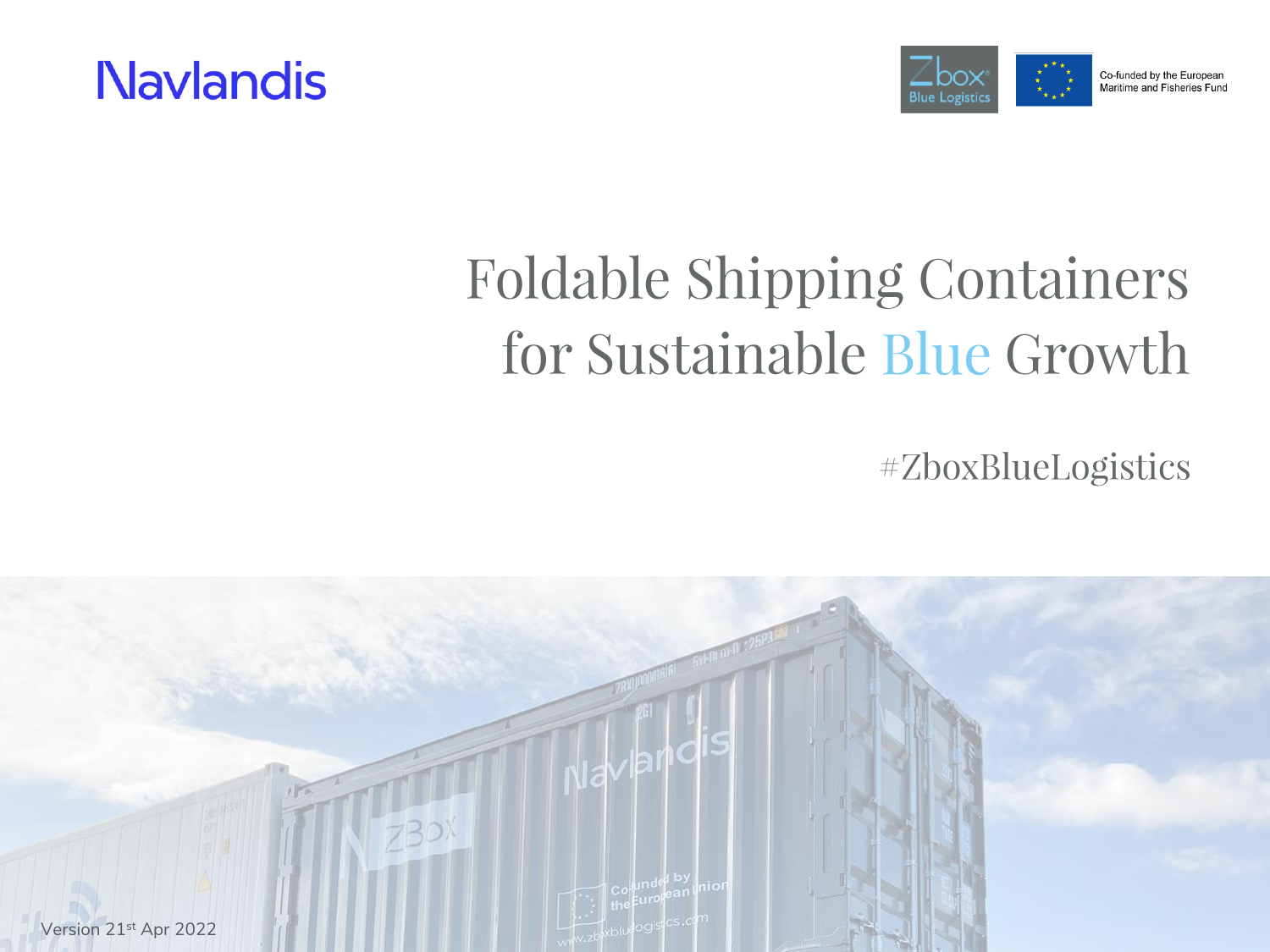

## CONTEXT

Worldwide trade imbalances cause logistics inefficiency:

- i) 40 million containers to be transported empty in ships, which is 25% of the total traffic
- ii) 50% of the lifetime of a container is spent at a depot

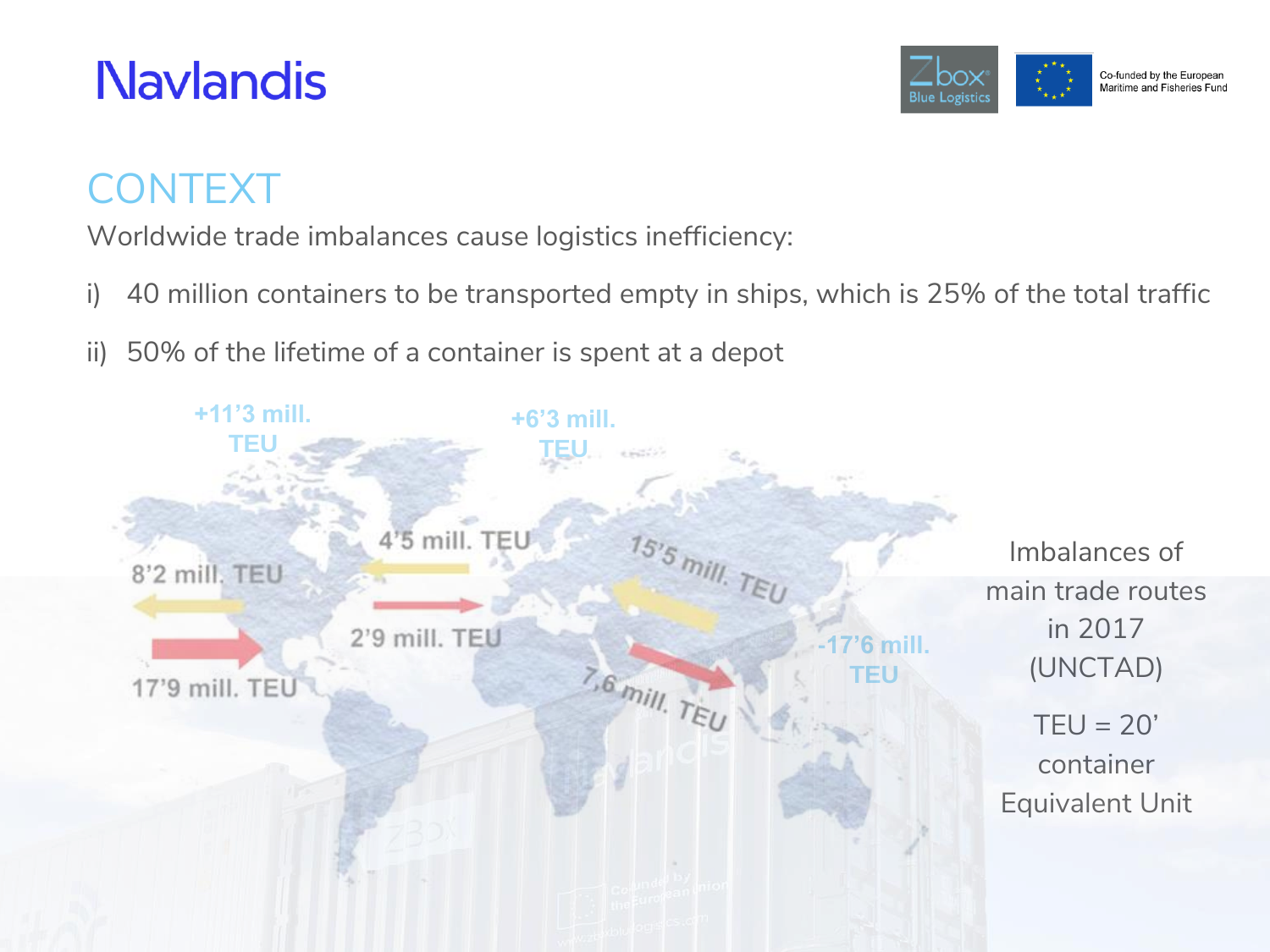

#### **MISSION**

Zbox Blue Logistics project aims to **demonstrate Zbox benefits across a wide validation plan**, covering both:

- i) On-route performance to quantify savings, and
- ii) PAYS (Pay-As-You-Save) business model to be showcased.

#### Zbox

Zbox is a new generation of foldable freight container, ISO and CSC certified, developed by Navlandis.



**T** Click to see it folding and unfolding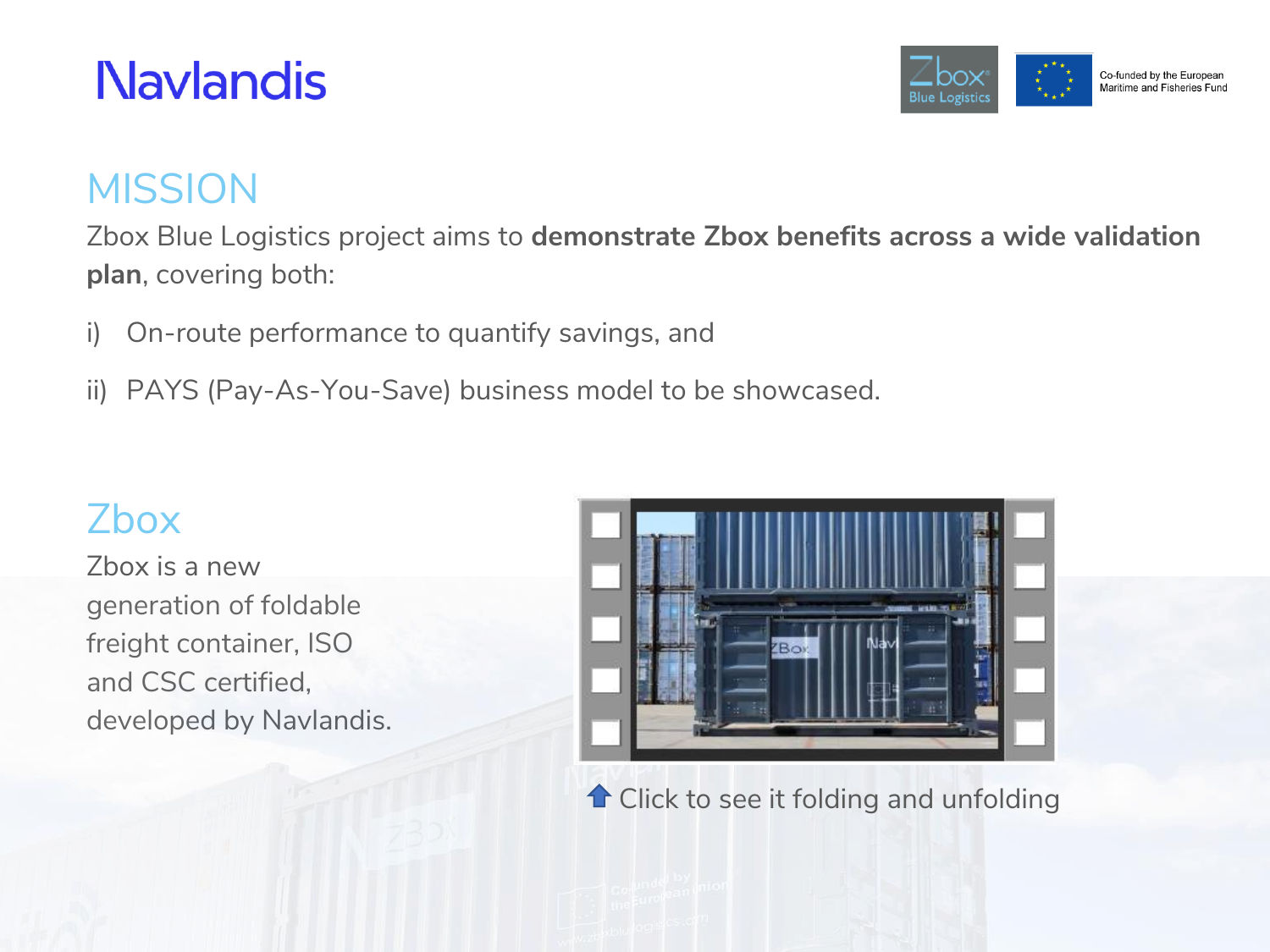



DURATION

From 1st October 2020 until 31st March 2023. Total: 30 months

## EC CONTRIBUTION

Total budget: 3.082.242,00€

EC contribution: 2.157.569,40€ (70% of total budget)

Under Grant Agreement no. 958961

#### **TEAM**

Zbox Blue Logistics project counts with Navlandis team and valuable partners to achieve project results.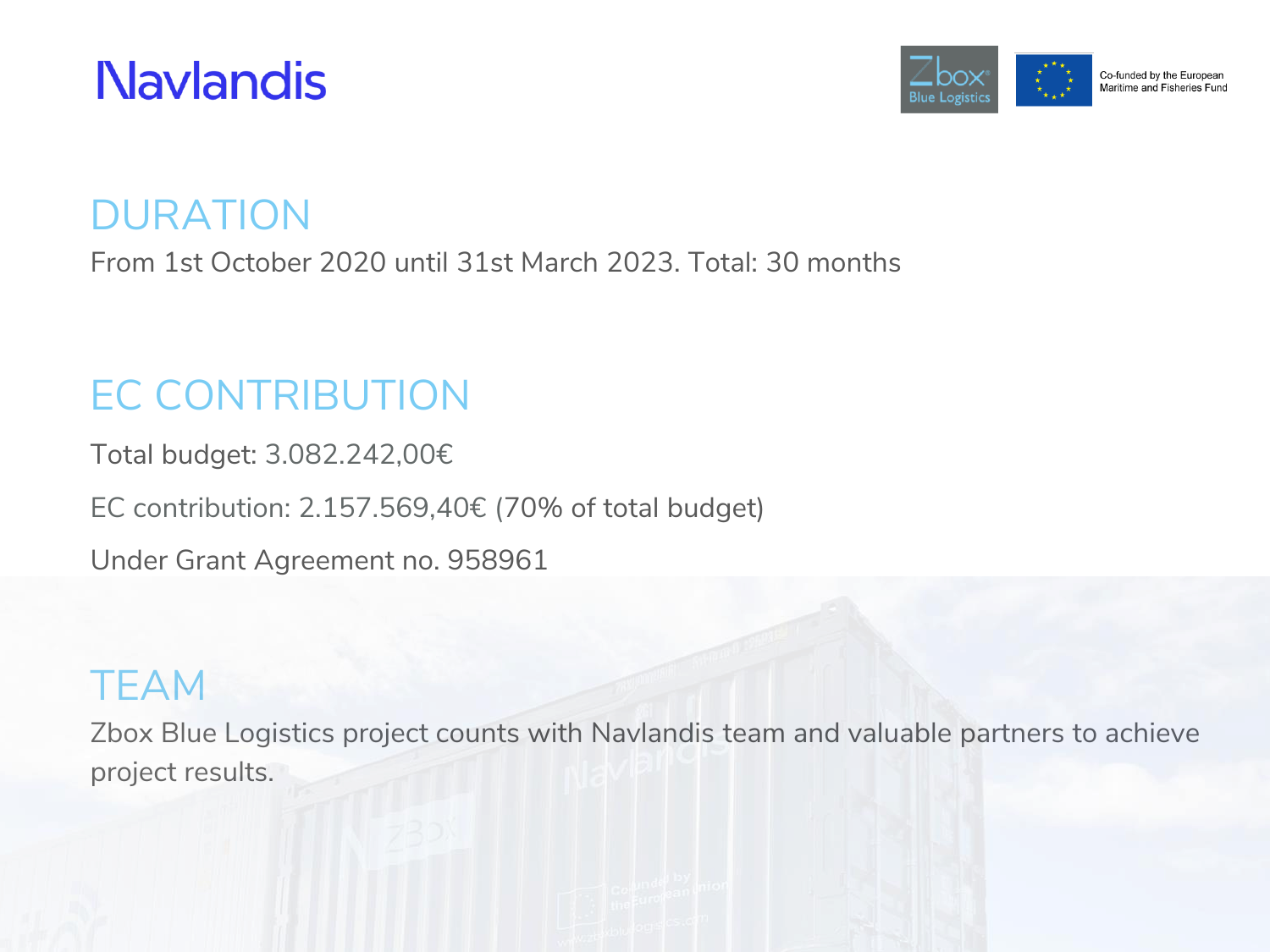

#### WORK PACKAGES

Zbox Blue Logistics tasks have been organized into 5 work packages, distributed in time as shown in the table:

|                                               |   | 2020           |                         |   |         |                                                                                                                                                          |                |         | 2021 |                 |         |                  |                  |                             |                                   |         |  | 2022             |                  |           |                  |    |         |                   | 2023    |                  |
|-----------------------------------------------|---|----------------|-------------------------|---|---------|----------------------------------------------------------------------------------------------------------------------------------------------------------|----------------|---------|------|-----------------|---------|------------------|------------------|-----------------------------|-----------------------------------|---------|--|------------------|------------------|-----------|------------------|----|---------|-------------------|---------|------------------|
|                                               |   |                |                         |   |         | Oct. Nov. Dec. Jan. Febr. Mar. Apr. May. Jun. Jul. Ag. Sept. Oct. Nov. Dec. Jan. Febr. Mar. Apr. May. Jun. Jul. Ag. Sept. Oct. Nov. Dec. Jan. Febr. Mar. |                |         |      |                 |         |                  |                  |                             |                                   |         |  |                  |                  |           |                  |    |         |                   |         |                  |
|                                               |   |                |                         |   |         |                                                                                                                                                          |                |         |      |                 |         |                  |                  |                             |                                   |         |  |                  |                  |           |                  |    |         |                   |         |                  |
| <b>ZboxBlueLogistics</b>                      |   | $Y1 - Q1$      |                         |   | $Y1-Q2$ |                                                                                                                                                          |                | $Y1-Q3$ |      |                 | $Y1-Q4$ |                  |                  | $Y2 - Q1$                   |                                   | $Y2-Q2$ |  | $Y2 - Q3$        |                  | $Y2 - Q4$ |                  |    | $Y3-Q1$ |                   | $Y3-Q2$ |                  |
| <b>WORK PLAN</b>                              | 1 | $\overline{2}$ | $\overline{\mathbf{3}}$ | 4 | 5       | 6                                                                                                                                                        | $\overline{7}$ | 8       | 9    | 10              | 11 12   |                  | 13               | 14   15   16   17   18   19 |                                   |         |  | 20 21 22 23 24   |                  |           |                  | 25 |         | 26 27 28          |         | 29 30            |
| <b>WP1. Project Management</b>                |   |                |                         |   |         |                                                                                                                                                          |                |         |      |                 |         | <b>MS1</b>       |                  |                             |                                   |         |  |                  |                  |           |                  |    |         |                   |         |                  |
| T1.1. Legal, financial and administration     |   |                |                         |   |         | D <sub>1.1</sub>                                                                                                                                         |                |         |      |                 |         |                  |                  |                             |                                   |         |  |                  |                  |           |                  |    |         |                   |         |                  |
| T1.2. Risk Management                         |   |                |                         |   |         |                                                                                                                                                          |                |         |      |                 |         | D <sub>1.2</sub> |                  |                             |                                   |         |  |                  |                  |           |                  |    |         |                   |         | D <sub>1.3</sub> |
| <b>WP2. Technical/Operational Validation</b>  |   |                |                         |   |         |                                                                                                                                                          |                |         |      | MS <sub>2</sub> |         |                  |                  |                             | <b>MS4 MS3</b>                    |         |  |                  |                  |           |                  |    |         |                   |         |                  |
| T2.1. Zbox manufacturing x15 units            |   |                |                         |   |         | D <sub>2.1</sub>                                                                                                                                         |                |         |      |                 |         |                  |                  |                             |                                   |         |  |                  |                  |           |                  |    |         |                   |         |                  |
| T2.2. Operational validation                  |   |                |                         |   |         |                                                                                                                                                          |                |         |      |                 |         |                  | D <sub>2.2</sub> |                             |                                   |         |  |                  |                  |           |                  |    |         |                   |         |                  |
| T2.3. Upgrade to Zbox v4                      |   |                |                         |   |         |                                                                                                                                                          |                |         |      |                 |         |                  |                  |                             |                                   |         |  |                  |                  |           |                  |    |         |                   |         |                  |
| T2.4. Zbox v4 ISO certification               |   |                |                         |   |         |                                                                                                                                                          |                |         |      |                 |         |                  |                  |                             | D <sub>2.3</sub>                  |         |  |                  |                  |           |                  |    |         |                   |         |                  |
| T2.5. Logistic tools integration              |   |                |                         |   |         |                                                                                                                                                          |                |         |      |                 |         |                  |                  |                             | D <sub>2.4</sub> D <sub>2.5</sub> |         |  |                  |                  |           |                  |    |         |                   |         |                  |
| <b>WP3. Logistic Validation</b>               |   |                |                         |   |         |                                                                                                                                                          |                |         |      |                 |         |                  |                  |                             |                                   |         |  | MS5              |                  |           |                  |    |         | MS <sub>6</sub>   |         |                  |
| T3.1. Zbox v4 manufacturing x75 units         |   |                |                         |   |         |                                                                                                                                                          |                |         |      |                 |         |                  |                  |                             |                                   |         |  |                  |                  |           | D <sub>3.1</sub> |    |         |                   |         |                  |
| T3.2. Validation partners optimisation        |   |                |                         |   |         |                                                                                                                                                          |                |         |      |                 |         |                  |                  |                             |                                   |         |  | D <sub>3.2</sub> |                  |           |                  |    |         |                   |         |                  |
| T3.3. Logistic validation                     |   |                |                         |   |         |                                                                                                                                                          |                |         |      |                 |         |                  |                  |                             |                                   |         |  |                  |                  |           |                  |    |         | D <sub>3.3</sub>  |         |                  |
| T3.4. PAYS model analysis                     |   |                |                         |   |         |                                                                                                                                                          |                |         |      |                 |         |                  |                  |                             |                                   |         |  |                  |                  |           |                  |    |         | D3.4              |         |                  |
|                                               |   |                |                         |   |         |                                                                                                                                                          |                |         |      |                 |         |                  |                  |                             |                                   |         |  |                  |                  |           |                  |    |         | D <sub>3</sub> .5 |         |                  |
| <b>WP4. Technology Transfer</b>               |   |                |                         |   |         |                                                                                                                                                          |                |         |      |                 |         |                  |                  |                             |                                   |         |  |                  |                  |           |                  |    |         |                   |         | MS7              |
| T4.1. Zbox 40'                                |   |                |                         |   |         |                                                                                                                                                          |                |         |      |                 |         |                  |                  |                             |                                   |         |  |                  |                  |           |                  |    |         |                   |         | D4.1             |
| T4.2. Zbox swap body                          |   |                |                         |   |         |                                                                                                                                                          |                |         |      |                 |         |                  |                  |                             |                                   |         |  |                  |                  |           |                  |    |         |                   |         | D4.2             |
|                                               |   |                |                         |   |         |                                                                                                                                                          |                |         |      |                 |         |                  |                  |                             |                                   |         |  |                  |                  |           |                  |    |         |                   |         | D4.3             |
| <b>WP5. Dissemination &amp; Communication</b> |   |                |                         |   |         |                                                                                                                                                          |                |         |      |                 |         |                  |                  |                             |                                   |         |  |                  |                  |           |                  |    |         |                   |         |                  |
| <b>T5.1. General Dissemination</b>            |   |                | D5.1                    |   |         |                                                                                                                                                          |                |         |      |                 |         |                  |                  |                             |                                   |         |  |                  |                  |           |                  |    |         |                   |         |                  |
| T5.2. Fairs and Events                        |   |                |                         |   |         | D <sub>5.2</sub>                                                                                                                                         |                |         |      |                 |         |                  |                  |                             |                                   |         |  |                  |                  |           |                  |    |         |                   |         |                  |
| T5.3. Face to Face Visits                     |   |                |                         |   |         |                                                                                                                                                          |                |         |      |                 |         | D5.3             |                  |                             |                                   |         |  |                  | D <sub>5.4</sub> |           |                  |    |         |                   |         |                  |
| T5.4. Communication channels                  |   |                |                         |   |         |                                                                                                                                                          |                |         |      |                 |         |                  |                  |                             |                                   |         |  |                  |                  |           |                  |    |         |                   |         | D5.5<br>D5.6     |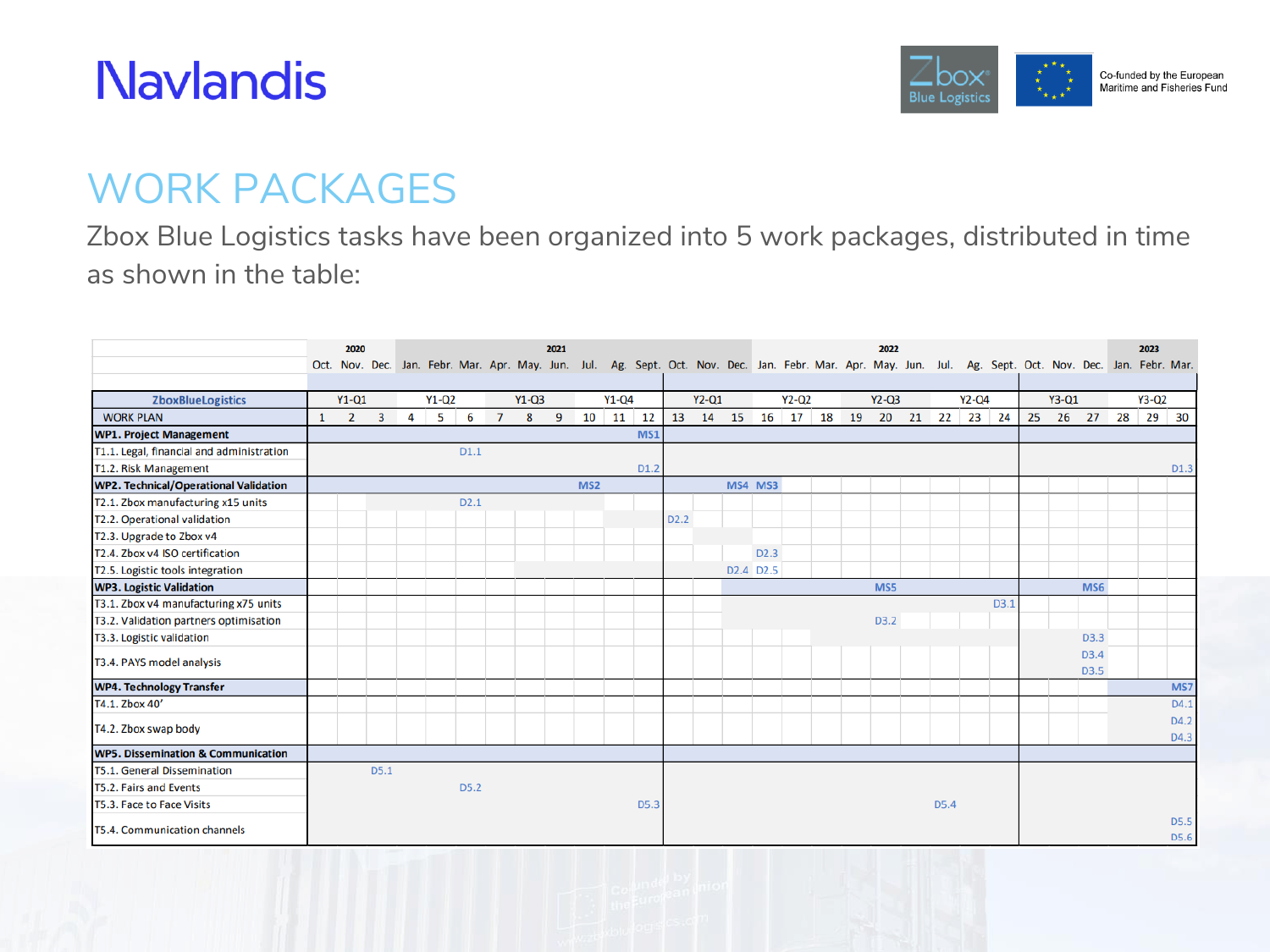

## ECONOMIC IMPACT

| <b>Direct savings</b>     | 80% Maritime transport                           |  |  |  |  |  |  |  |
|---------------------------|--------------------------------------------------|--|--|--|--|--|--|--|
| by the ratio $1:5$        | 80% Hinterland transport cost (road or railway)  |  |  |  |  |  |  |  |
| > €2,500                  | 80% Terminal Handling Operations cost            |  |  |  |  |  |  |  |
| per container<br>and year | 80% Storage cost                                 |  |  |  |  |  |  |  |
|                           | Potential fuel savings in transport and handling |  |  |  |  |  |  |  |
|                           |                                                  |  |  |  |  |  |  |  |

Increasing **Business** 

By getting profit from slots available for full containers

By increasing the container turnover, increase the revenues per container in its lifespan



By optimizing the repositioning transport, decrease the need of purchasing new containers in demand areas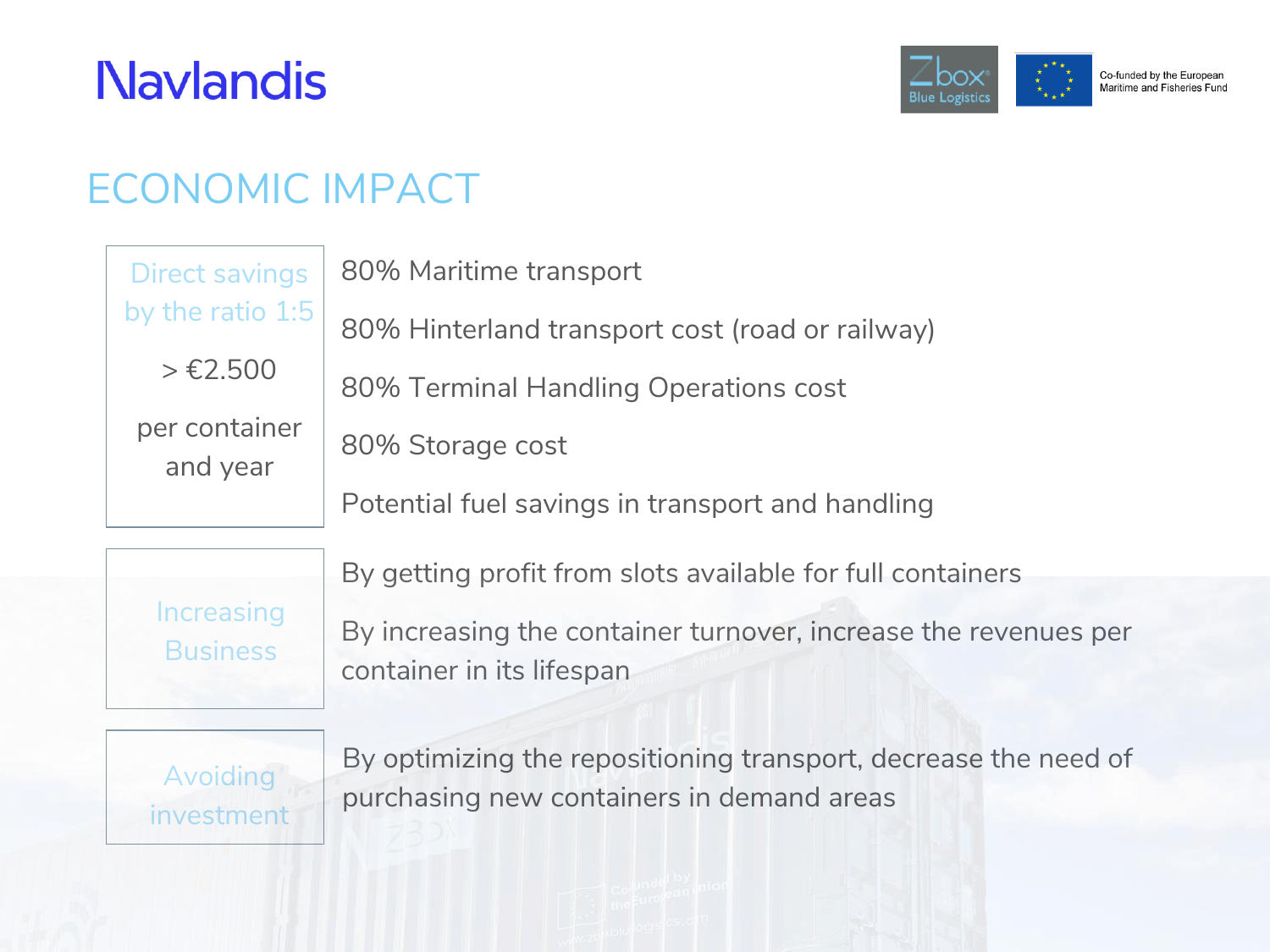

## ENVIRONMENTAL IMPACT

| Direct savings          |
|-------------------------|
| by the ratio 1:5        |
| >4t CO <sub>2</sub> per |
| container and year      |

| <b>Potential fuel</b> |  |
|-----------------------|--|
| savings               |  |
|                       |  |

Avoiding containers manufacturing

80% CO2 emissions from maritime transport

67% CO2 emissions from road transport

61% CO2 emissions from railway transport.

Reduction of 20% of aggregate CO2 emissions

By reducing berthing time of vessel in ports

By reducing the wind resistance if the empties go below the deck of the vessels

Reduction of traffic congestion in port areas

By optimizing the repositioning transport, decrease the need of manufacturing new containers in demand areas

Less Land Use **Less land use for storage in port areas**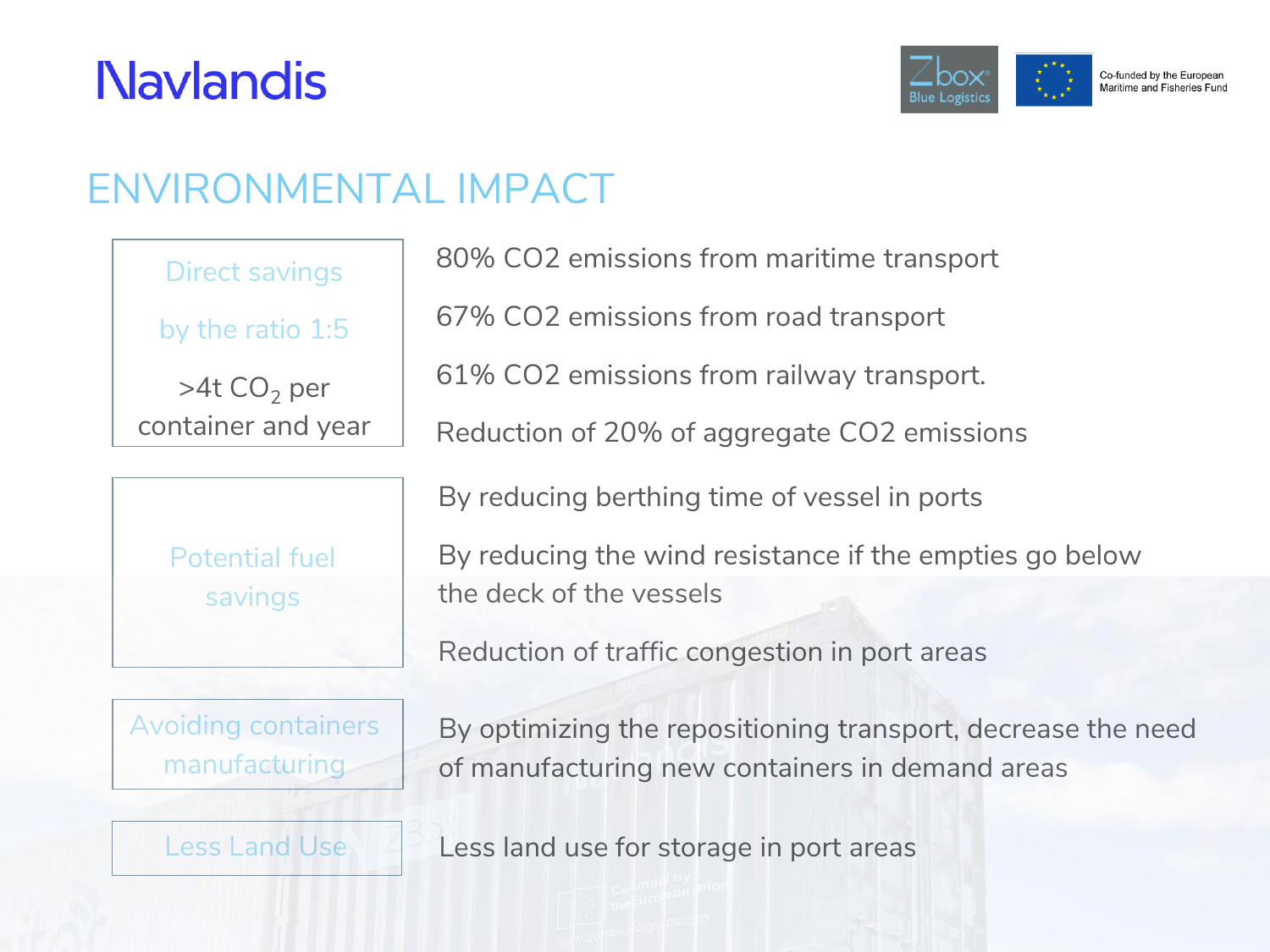#### IMPACT KPI's

Zbox Blue Logistics project key performance indicators of impact are:



During the first half of the project, results achieved are:

**Blue Logistics** 

Co-funded by the European Maritime and Fisheries Fund

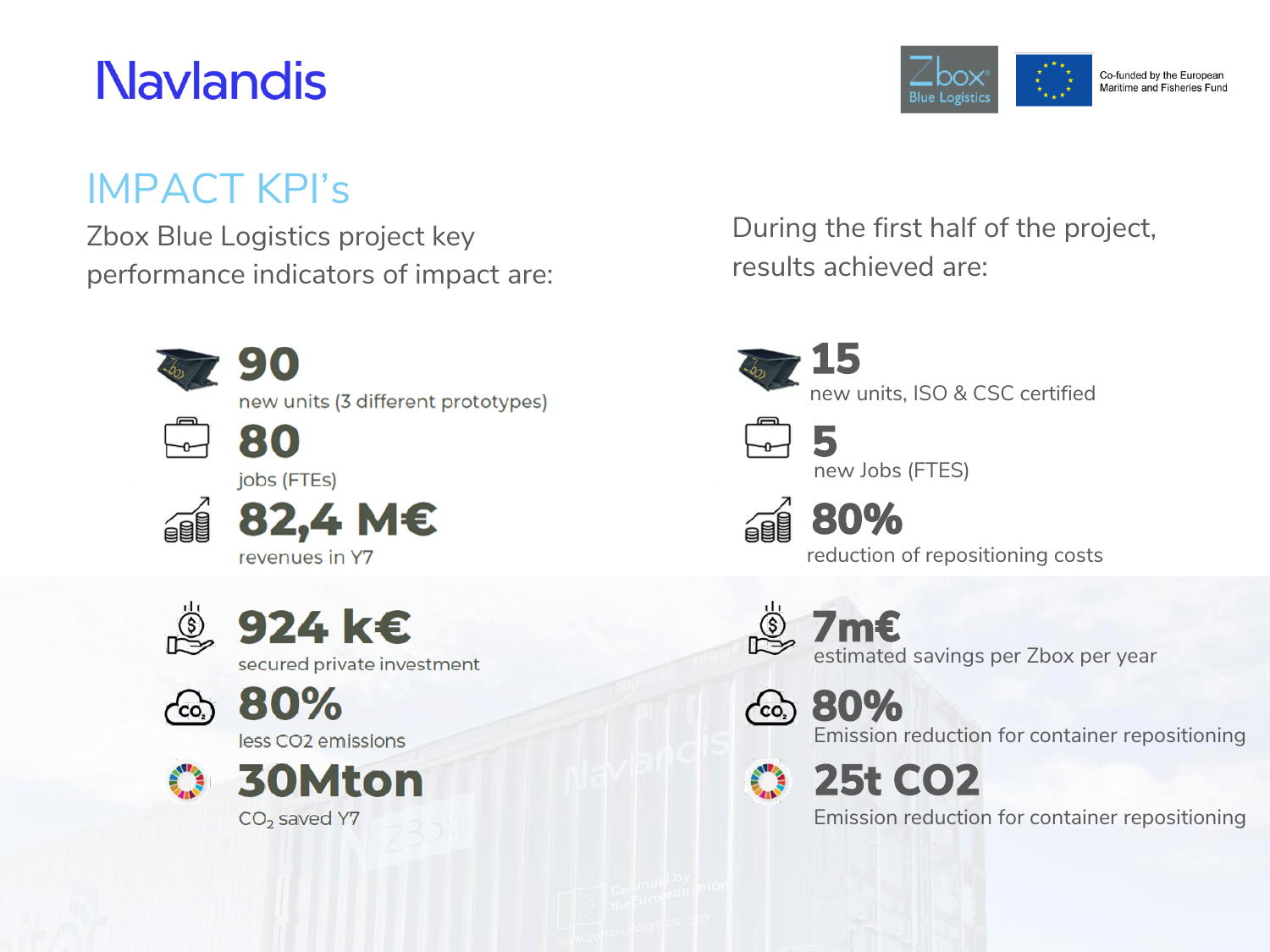

#### Co-funded by the European Maritime and Fisheries Fund

## WE HAVE THE TEAM TO MAKE IT HAPPEN

#### Founder Team

**Miguel** CEO. Founder

**MANAGEMENT**

Camila CMO Industrial Eng. **MARKETING**

**Staff** 



Andrés CTO

**DESIGN**

Josep LAB Welding Operator **PRODUCTION**





MSc Civil Eng. MBA MSc Civil Eng. MBA Mechanical Eng.

Roberto CCO Export Expert **COMMERCIAL**

Gloria Advisor. Founder

**STRATEGY**

Production Facilities + Subcontractors & Suppliers

Vicent CPO. Founder Industrial Eng. **PRODUCTION**

> Marcel LAB

**PRODUCTION**